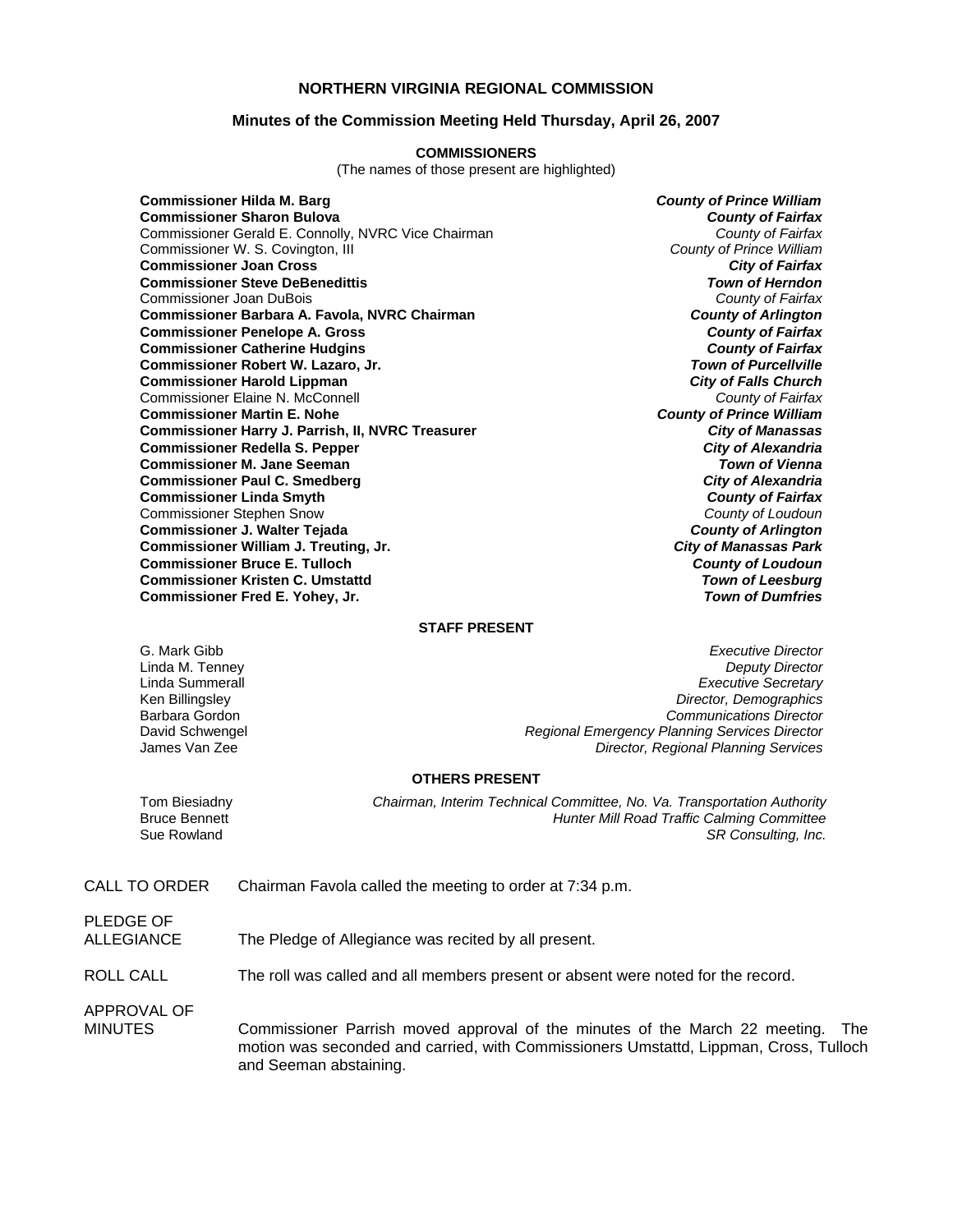#### DISCUSSION *HB 3202 As It Pertains To Transportation In Northern Virginia*

 Chairman Favola observed that while several Commission members sit on the boards of various transportation organizations, as many do not; therefore, an overview on the legislation empowering the Northern Virginia Transportation Authority (NVTA) should be beneficial. Mr. Gibb added that his observation over the past few weeks has been that there is a fair amount of misinformation circulating about the transportation legislation.

 While waiting for Commissioner Nohe to arrive, Mr. Gibb introduced Tom Biesiadny, Chief of Coordination for the Funding Division of Fairfax County's Department of Transportation. Mr. Biesiadny also serves as the Chairman of the Interim Technical Committee of NVTA.

- *Tom Biesiadny* Mr. Biesiadny reviewed the funding packages contained in HB 3202. He pointed out that the amount of the one-time General Fund dollars is \$500 million, and that is contained in the Budget Bill (HB 1650), not the transportation bill. Of that amount, \$329 million is carryover from last fiscal year. Two projects — HOT lanes on the Beltway and the widening of Route 50 in eastern Loudoun/western Fairfax — are funded from this stream.
- *Martin E. Nohe* Commissioner Nohe stated HB 3202 represents a compromise. The final version has the potential to be extremely beneficial to local governments in Northern Virginia. It encourages regionalism and will foster cooperation. Mr. Nohe said he especially likes the compromise on the business tax: The localities now have the option to impose a commercial real estate assessment up to  $25¢$  per \$100 valuation, excluding multi-family property.

 Commissioner Nohe commented that the localities' staff from transportation and finance departments as well as the legislative liaisons have spent an inordinate amount of time trying to help the legislators understand HB 3202. He added that NVTA members as well as local elected officials need to set realistic expectations for the public.

Approval of NVTA actions requires three conditions be met:

 1) two-thirds of the voting members present (i.e., 10 of 14 if all voting members are present); and

 2) two-thirds of the local government members present (i.e., 6 of 9, if all jurisdictions are represented); and

 3) the local government members voting in favor must represent two-thirds of the population of jurisdictions embraced by NVTA as of 2005.

The Authority can choose to implement all, some or none of the following fees:

Local Car Tax: Additional 2%. *(Averages \$9 million/year after FY08.)*

Grantor's Tax: \$.40/\$100 valuation. *(Averages \$171 million/year after FY08.)*

Increase in Transient Occupancy Tax: Additional 2*%. (Averages \$25.3 million/year after FY08.)*

Local Sales & Use Tax on Auto Repairs: 5% on labor on auto repairs. (*Averages \$33.2 million/year after FY08.)*

Initial Vehicle Registration Fee: 1% of value*. (Averages \$64.6 million/year after FY08.)*  Safety Inspection Fee: \$10 increase. *(Averages \$16.2 million/year after FY08.)* Regional Registration Fee: Additional \$10. *(Averages \$17 million/year after FY08.)*

 An affirmative vote of NVTA is required to impose the above fees. There must be a 60-day public comment period before implementation. Replying to Commissioner Barg's inquiry as to how many public hearings and where they would be held, Commissioner Nohe and Mr. Biesiadny said this is still under discussion. Commissioner Nohe added that the jurisdictions could look at providing public comment opportunities at their regular board/council meetings.

Local jurisdictions may impose the following fees: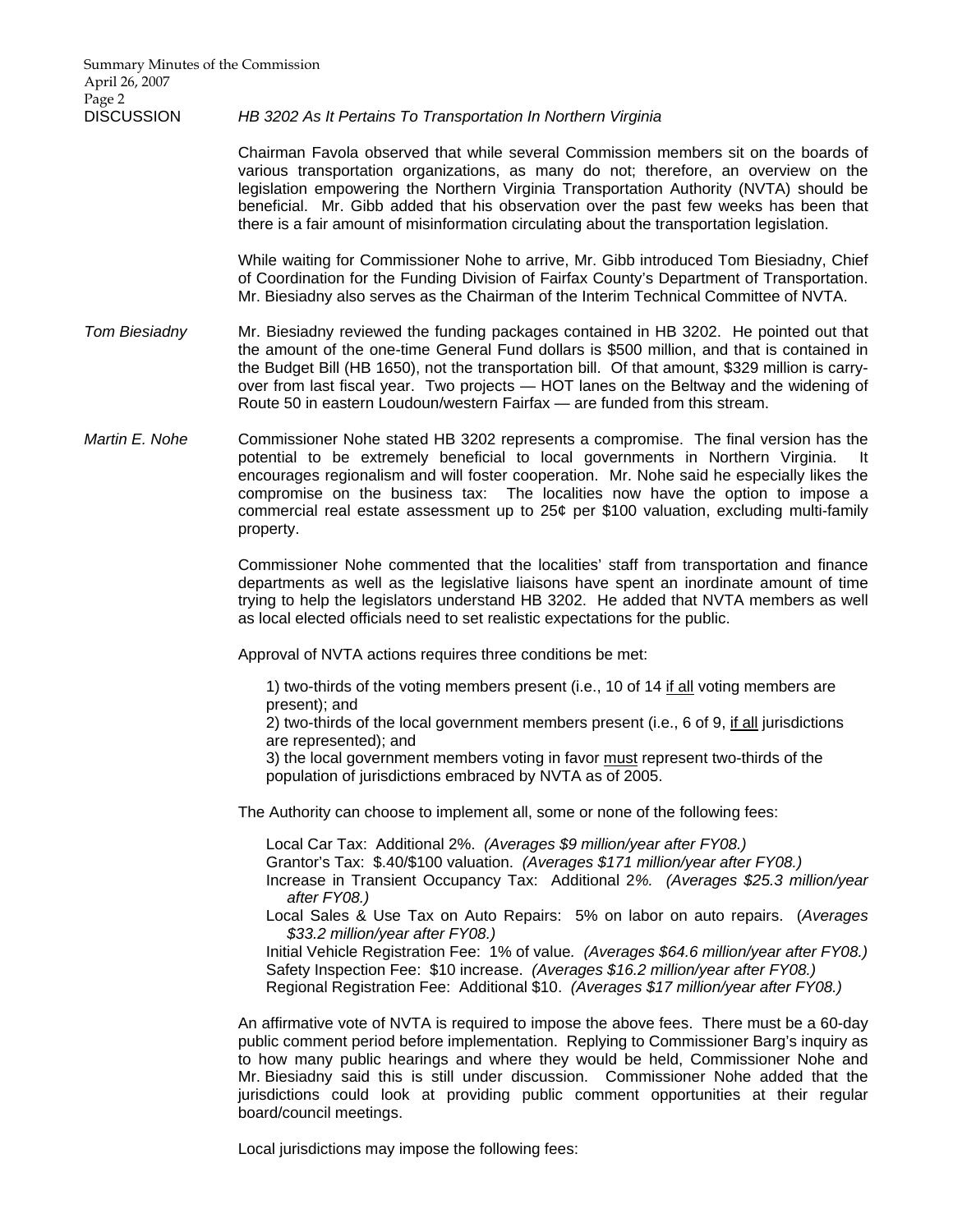Summary Minutes of the Commission April 26, 2007 Page 3

> Commercial Real Estate Assessment Fee: Local option up to \$.25/\$100 valuation, excluding multi-family property, effective 1/1/08. *(Estimate is \$83.4 million/year after FY08, if imposed by all localities at \$.10/\$100 valuation.)*

Local Registration Fee: \$10 increase. *(Averages \$17 million/year after FY08.)* Commercial/Residential Impact Fee: Specifics to be determined by individual locality.

It was confirmed for members that redevelopment is included under the Urban Development Areas.

Towns have the option of adopting their own impact fees. Commissioner Yohey raised the point that towns are not represented on NVTA, adding that the Town of Dumfries maintains its secondary roads.

Commissioner Lazaro requested a briefing document on the impact fees if it exists. Commissioner Nohe explained that a committee must be established but it will be advisory; it will include members of the development sector. Commissioner Tulloch pointed out the building industry is organizing against impact fees. Mr. Biesiadny confirmed that the jurisdictions may implement impact fees and proffers.

Commissioner Seeman asked about the planning advisory committee that includes towns. Commissioner Nohe confirmed the original enabling legislation had this, and NVTA needs to decide the role of the committee. [Commissioner Hudgins joined the meeting in progress.] Mr. Biesiadny added that there are a number of questions for each committee to tackle, and noted NVTA has a public comment period at its May 10 meeting.

Commissioner Lazaro raised the issue of weighted voting, wondering if it had received a ruling from the state's attorney general. He stated that weighted voting has been ruled illegal in jurisdictions in other states. Mr. Biesiadny said the attorney general has not yet made a formal ruling.

Replying to Commissioner Lippman's inquiry on NVRC's role, Mr. Biesiadny said NVRC staff will participate on the Organizational Committee and the Public Outreach Committee.

The members gave Mr. Biesiadny a round of applause. He pointed out that numerous staff from the jurisdictions have participated on NVTA's work over the past five years.

CONSENT AGENDA Commissioner Parrish moved approval of the Consent Agenda, consisting of the financial reports for March 2007. The motion was seconded and carried unanimously.

EXECUTIVE DIRECTOR'S

REPORT Mr. Gibb distributed a copy of his report. Highlights include:

 • Four Mile Run: The Memorandum of Agreement among Arlington, Alexandria and NVRC for the Restoration Project has been signed. The project is funded by \$1.5 million in EPA grants.

 • Rain Garden Seminar: NVRC co-hosted the second seminar with Arlington County, the Northern Virginia Soil and Water Conservation District, and the Community Appearance Alliance.

 • Low Impact Development: The final report is expected in late June. The design drawings for the twelve practices are near completion and the proposal is under development for the comparative analysis of sizing methodology.

 • International Partnerships: Twenty-three local elected officials from Latvia spent two days visiting NVRC, Leesburg, Herndon and Fairfax County learning about local governments, tourism and economic development. Additionally, Doug Pickford, NVRC's Director of Environmental and Heritage Resources, participated in "Transatlantic Cooperation on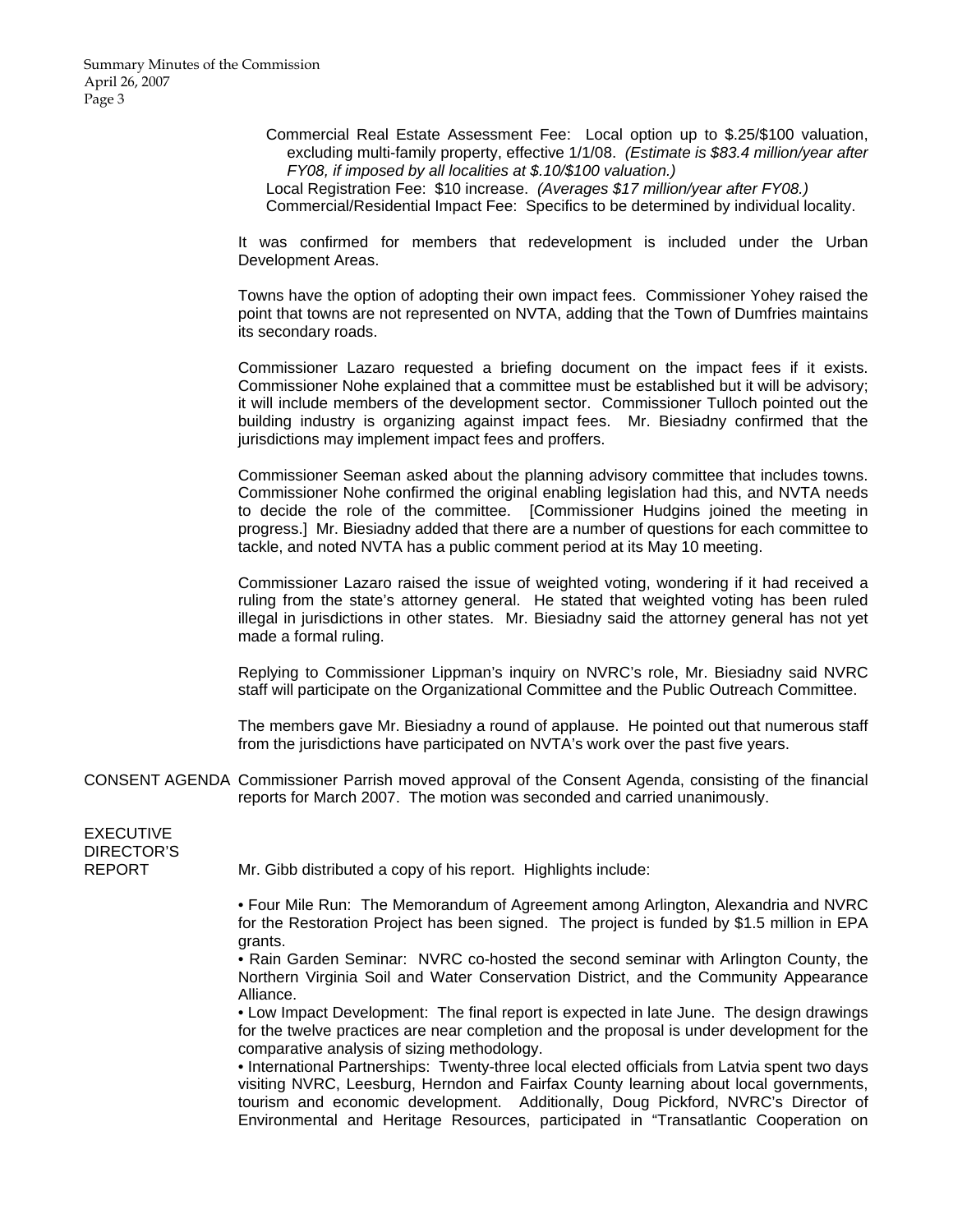Climate and Energy Issues" in Berlin and Dusseldorf, sponsored by the German government.

 • Bicycle/Pedestrian Safety Guide: NVRC is working with Bike Walk Virginia and the jurisdictions' transportation planners for a new statewide guide funded by a VDOT grant.

 • NVRC in History: In 1954, NVRC (then the Northern Virginia Regional Planning & Economic Development Commission) passed a resolution supporting a UVA satellite campus in Northern Virginia. Twelve years later that satellite campus became George Mason College (now University).

 • Mr. Gibb thanked Ms. Summerall, the Commission's Executive Secretary, for acting in the same role for NVTA. The Commissioners gave her a round of applause.

# CHAIRMAN'S

REPORT Chairman Favola recalled for the members a previous discussion on forming an energy committee, which will be task-oriented and time-limited. She named Commissioner Lazaro as chairman of this *ad hoc* committee and asked for volunteers.

## NOMINATING

COMMITTEE Chairman Favola appointed Commissioner Umstattd to chair this year's Nominating Committee. Commissioner Tulloch moved same, and the motion was seconded and carried unanimously. Chairman Favola appointed Commissioners Barg and Smedberg to serve.

### **COMMITTEE**

REPORTS

- *Communications* Commissioner Smedberg reported that the committee met immediately prior to the Commission meeting and discussed its FY08 work plan, which the members are refining. Discussion also included strategic initiatives, further branding, and outreach to the minority media.
- *Operations* Commissioner Parrish reported the committee is working with staff on financial reports. Staff issued an RFP for an auditor and received three proposals. The employee compensation specialist will make a presentation to the committee on the proposed employee compensation plan, and staff is working with all involved to find a mutually convenient meeting time.
- OTHER BUSINESS Chairman Favola reported that Commissioner Tejada and Mr. Gibb have been working on minority immigration issues. Staff from the American Immigration Lawyers Association will make a presentation to the Commission next month.

 • Commissioner Pepper reported that November 29, November 30 and December 7 are all possible dates for the Commission's  $60<sup>th</sup>$  anniversary celebration. Staff is working with the Governor's office on his attendance.

 • Commissioner Lippman raised the issue of gun control, reporting that the Falls Church City Council noted a sense of agreement about stronger gun control laws as a result of the tragedy at Virginia Tech. He asked if the Commission should update the positions it has taken over the years on gun control. Commissioner Gross reported that what she has been hearing from her constituents is concern about mental health issues and violence overall — on the radio and television, and it goes beyond the need for gun control. The Virginia Tech incident is causing people to think about violence and the lack of appropriate services in mental health.

 Commissioner Tulloch reported that the Governor and state have put together a task force to look at this issue, and the Governor has said there will be reform. He added that the Loudoun County Board believes this issue must be addressed at the state level, not jurisdiction by jurisdiction. Commissioner Barg concurred, noting that the incident at Virginia Tech has sparked national attention on violence and mental health.